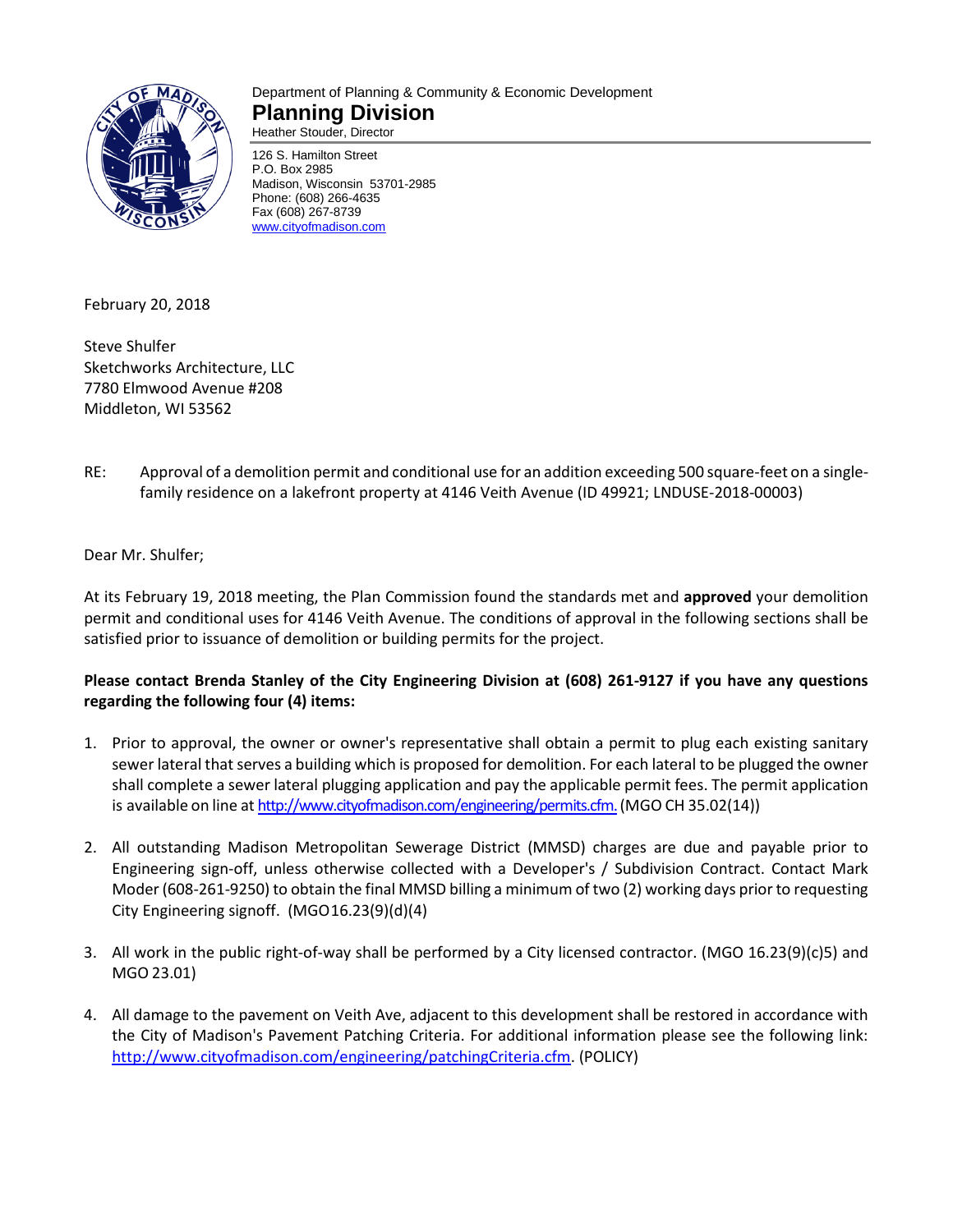ID 49921 │ LNDUSE-2018-00003 4146 Veith Avenue February 20, 2018 Page 2

## **Please contact Jacob Moskowitz of Zoning at (608) 266-4560 if you have any questions regarding the following seven (7) items:**

- 5. Verify whether trees or vegetation will be removed to accommodate the proposed addition. The development plan shall show a complete inventory of shoreline vegetation in any area proposed for building, filling, grading or excavating. In addition, the development plan shall indicate those trees and shrubbery which will be removed as a result of the proposed development.
- 6. Filling, grading and excavation of the zoning lot may be permitted only where protection against erosion, sedimentation and impairment of fish and aquatic life has been assured. Obtain necessary erosion control permits.
- 7. Per Section 28.186(4)(b), the property owner or operator is required to bring the property into compliance with all elements of the approved site plans by the date established by the Zoning Administrator as part of the site and building plan approval. Work with Zoning staff to establish a final site compliance date.
- 8. Provide lot coverage information for the area within thirty-five (35) feet of the Ordinary High Water Mark (OHWM). Lot coverage within thirty-five (35) feet of the OHWM shall not exceed twenty percent (20%). Public paths within this area shall not be included in the lot coverage limit.
- 9. Section 28.185(7)(a)5. requires that if a demolition or removal permit is approved, it shall not be issued until the reuse and recycling plan is approved by the Recycling Coordinator, Bryan Johnson (608-266-4682).
- 10. Section 28.185(10) Every person who is required to submit a reuse and recycling plan pursuant to Section 28.185(7)(a)5. shall submit documents showing compliance with the plan within sixty (60) days of completion of demolition.
- 11. Section 28.185(9)(a) A demolition or removal permit is valid for one (1) year from the date of the Plan Commission.

## **Please contact William Sullivan of the Fire Department at (608) 261-9658 if you have any questions regarding the following item:**

5. Madison Fire Department recommends the installation of a residential fire sprinkler system in accordance with NFPA 13D. Additional information is available at the Home Fire Sprinkler Coalition website: [https://homefiresprinkler.org/building-residential-fire-sprinklers.](https://homefiresprinkler.org/building-residential-fire-sprinklers) A cost estimate to upgrade the house with fire sprinklers shall be made available to the owner.

## **Please contact Adam Wiederhoeft of the Water Utility at (608) 266-9121 if you have any questions regarding the following three (3) items:**

6. A private well may have served this parcel prior to the municipal water service connection. Any remaining unused/unpermitted private wells existing on this parcel must be properly abandoned according to Wisconsin Administrative Code NR 812 and Madison General Ordinance 13.21 prior to the demolition of the property. Please contact water utility staff at (608) 266-4654 to schedule an on-site private well survey prior to demolition, otherwise for additional information regarding well abandonment procedures and potential well abandonment reimbursement programs.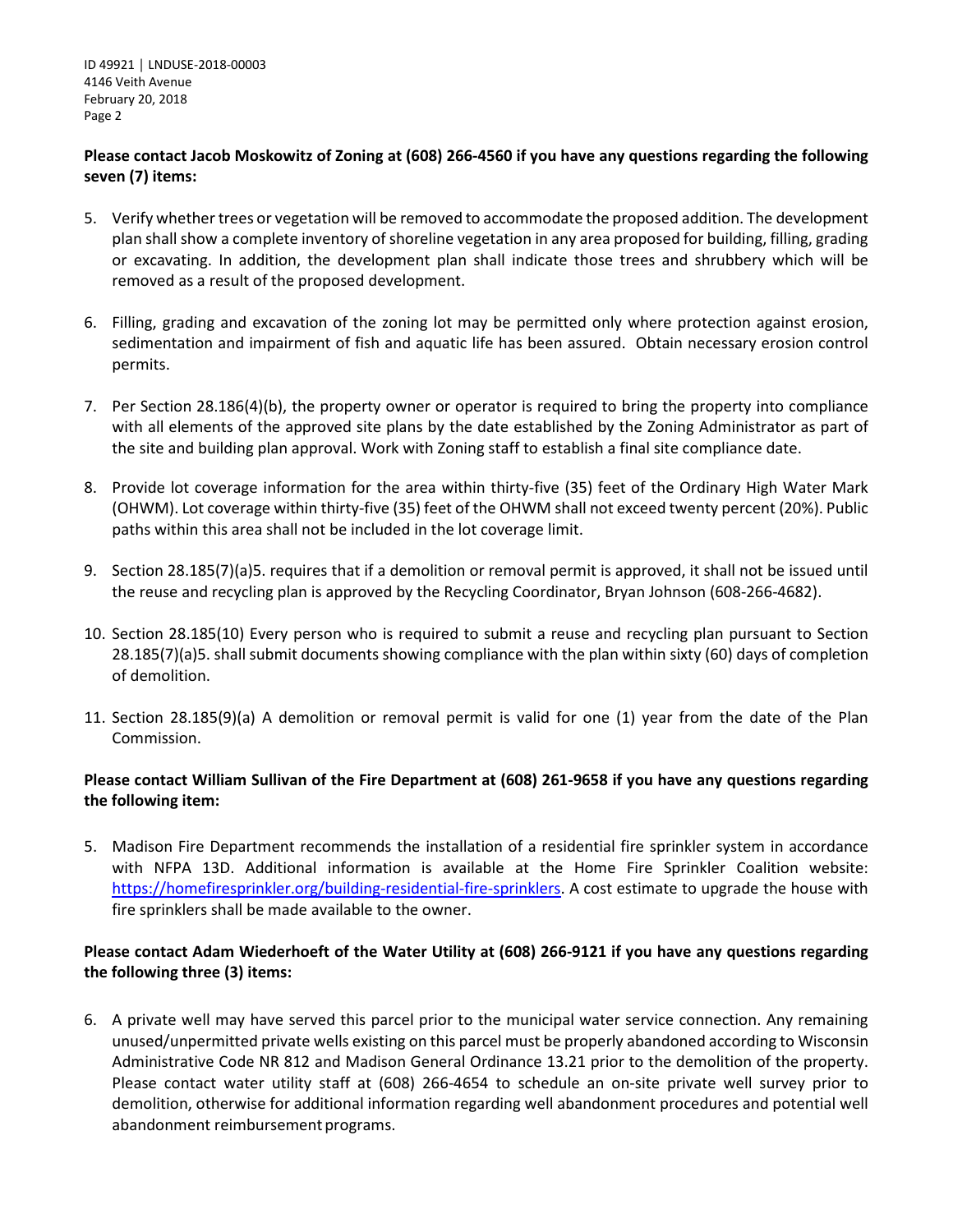- 7. The Madison Water Utility shall be notified to remove the water meter at least two working days prior to demolition. Contact the Water Utility Meter Department at (608) 266-4765 to schedule the meter removal appointment
- 8. Madison Water Utility will be required to sign off as part of the approval review associated with this Land Use Application/Site Plan Review prior to the issuance of building permits for the proposed development.

### **Please contact my office at 243-0554, if you have questions regarding the following three (3) items:**

9. The following information is provided for the reference of the applicant as many lakefront properties are associated with locations of Native effigy mounds and archaeological sites.

Burial Sites Preservation (§ 157.70):

(2r) Site Disturbance Prohibited. Except as provided under subs (4) and (5) and State Statute 157.111 and 157.112, no person may intentionally cause or permit the disturbance of a burial site or catalogued land contiguous to a cataloged burial site.

(3) Report of Disturbed Burial Sites. (a) Except as provided under s. 979.01, a person shall immediately notify the Wisconsin Historical Society (608-264-6502) if the person knows or has reasonable grounds to believe that a burial site or the cataloged land contiguous to a cataloged burial site is being disturbed or may be disturbed contrary to the requirements of subs. (4) and (5).

Many lakefront properties are associated with locations of Native American effigy mounds and archeological sites. This site is known to be associated with archeological and historic resources. The Burial Sites Preservation statute requires that the property owner contact the Wisconsin Historical Society to discuss the location of the proposed project and any possible disturbance of an archaeological or historic resource before the work commences. During the construction work, if a burial site disturbance occurs, the work shall stop immediately until the Wisconsin Historical Society is able to assess the site.

- 10. The applicant's final sign-off plans shall include a grading plan that labels the finished-grade elevations at the building corners for approval by Planning Division staff.
- 11. The applicant shall submit more detailed and legible building elevations for final sign-off.

## **Specific questions regarding the comments or conditions contained in this letter should be directed to the commenting agency.**

#### **Please now follow the procedures listed below for obtaining permits for your project:**

1. After the plans have been revised per the above conditions, please file **seven (7) sets** of complete, fully dimensioned, and to-scale plans, the appropriate site plan review application and fee pursuant to Section 28.206 of the Zoning Code, and any other documentation requested herein with the Zoning Administrator, 126 S. Hamilton Street. **This submittal shall all also include one (1) complete digital plan set in PDF format.** The sets of final revised plans or documents will be circulated by Zoning staff to the City department staff listed above for their final approval.